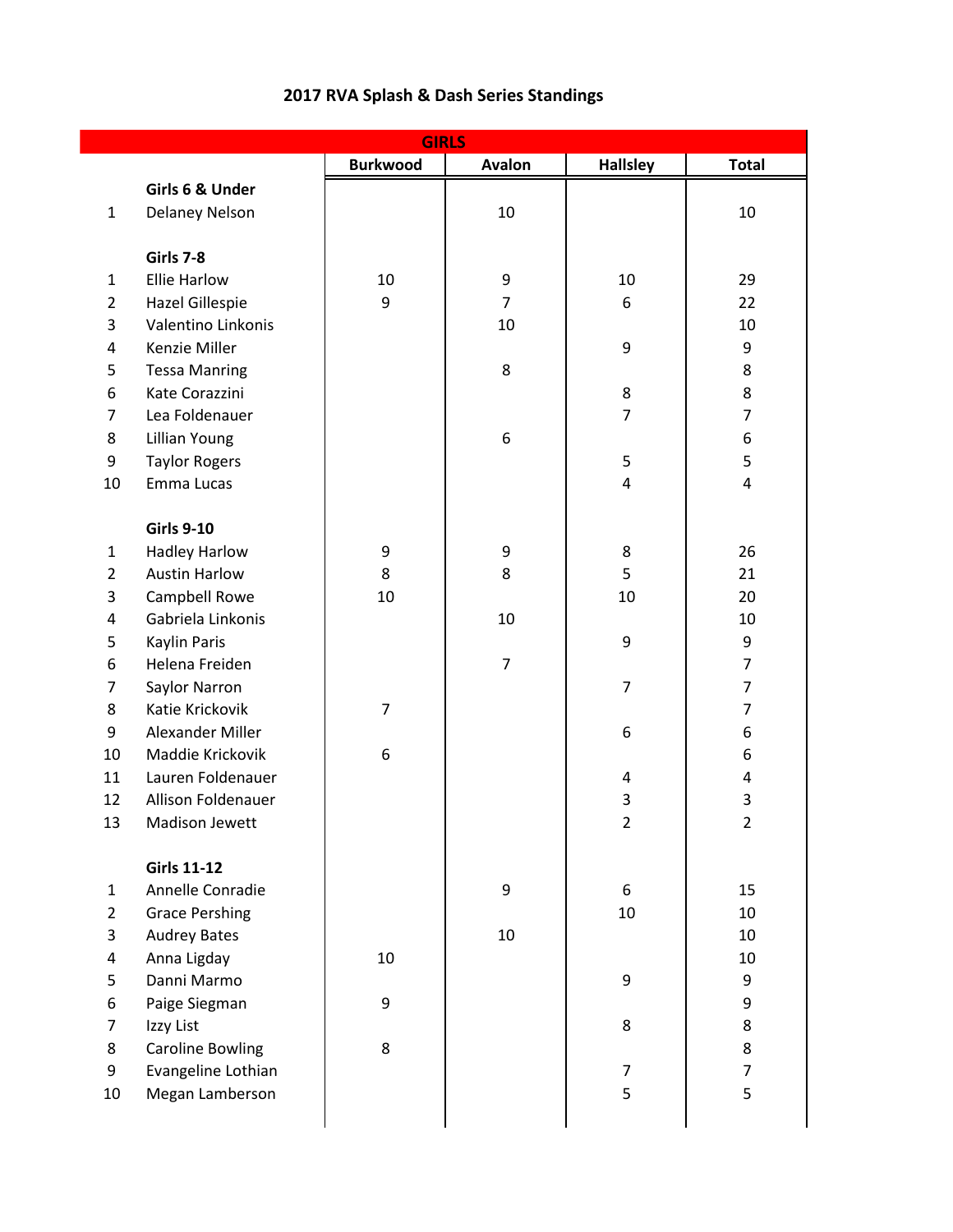|          | <b>Girls 13-15</b> |    |  |                               |
|----------|--------------------|----|--|-------------------------------|
| <u>.</u> | <b>Megan Davis</b> | 10 |  | $\overline{\phantom{a}}$<br>ᅩ |

| <b>BOYS</b>    |                          |                  |                  |                 |                |  |  |
|----------------|--------------------------|------------------|------------------|-----------------|----------------|--|--|
|                |                          | <b>Burkwood</b>  | Avalon           | <b>Hallsley</b> | <b>Total</b>   |  |  |
|                | Boys 6 & Under           |                  |                  |                 |                |  |  |
| $\mathbf{1}$   | Mason Acey               |                  | 10               |                 | 10             |  |  |
| $\overline{2}$ | Tommy White              |                  |                  | 10              | 10             |  |  |
| 3              | Tyler Geldreich          |                  | 9                |                 | 9              |  |  |
|                |                          |                  |                  |                 |                |  |  |
|                | <b>Boys 7-8</b>          |                  |                  |                 |                |  |  |
| $\mathbf{1}$   | <b>Brown Ukrop</b>       |                  | 10               | 9               | 19             |  |  |
| $\overline{2}$ | Zack Fisher              |                  |                  | 10              | 10             |  |  |
| 3              | <b>Traylor Fabricant</b> | 10               |                  |                 | 10             |  |  |
| $\overline{4}$ | Cole Nelson              |                  | $\boldsymbol{9}$ |                 | 9              |  |  |
| 5              | Jake Acey                |                  | 8                |                 | 8              |  |  |
| 6              | Jack Jordan              |                  |                  | 8               | 8              |  |  |
| $\overline{7}$ | <b>Griffen Sentz</b>     |                  | $\overline{7}$   |                 | $\overline{7}$ |  |  |
| 8              | Nolan Quinn              |                  |                  | $\overline{7}$  | $\overline{7}$ |  |  |
| 9              | Nathan Freiden           |                  | 6                |                 | 6              |  |  |
| 10             | Reece Jordan             |                  |                  | 6               | 6              |  |  |
| 11             | Porter Sentz             |                  | 5                |                 | 5              |  |  |
| 12             | <b>Brooks Moore</b>      |                  |                  | 5               | 5              |  |  |
|                |                          |                  |                  |                 |                |  |  |
|                | <b>Boys 9-10</b>         |                  |                  |                 |                |  |  |
| $\mathbf{1}$   | Jude Gillespie           | 10               | 10               | 10              | 30             |  |  |
| $\overline{2}$ | <b>Heinrich Conradie</b> | 9                | 6                | 9               | 24             |  |  |
| 3              | Cannen Harlow            | 8                | $\overline{7}$   | 6               | 21             |  |  |
| 4              | Joshua Farnsworth        | $\overline{7}$   | 5                | $\overline{7}$  | 19             |  |  |
| 5              | <b>Riggs Ukrop</b>       |                  | 8                | 8               | 16             |  |  |
| 6              | <b>Gray Belding</b>      |                  | 9                |                 | 9              |  |  |
| 7              | Cannen Harlow            |                  | $\overline{7}$   |                 | $\overline{7}$ |  |  |
| 8              | Luke Wright              | 6                |                  |                 | 6              |  |  |
| 9              | <b>Chistian Moore</b>    |                  |                  |                 | 5              |  |  |
| 10             | <b>Isaac Cooper</b>      |                  | 4                |                 | 4              |  |  |
|                |                          |                  |                  |                 |                |  |  |
|                | <b>Boys 11-12</b>        |                  |                  |                 |                |  |  |
| $\mathbf{1}$   | Luke Craven              | $\boldsymbol{9}$ | 10               | 9               | 28             |  |  |
| $\overline{2}$ | <b>Patrick Harlow</b>    | 8                | 9                | 8               | 25             |  |  |
| 3              | Joshua Gray              | 10               |                  | 10              | 20             |  |  |
| $\overline{4}$ | Caleb Harlow             | 6                | $\overline{7}$   | $\overline{7}$  | 20             |  |  |
| 5              | <b>Griffin Belding</b>   |                  | 8                |                 | 8              |  |  |
| 6              | <b>Brooks Tunstall</b>   | $\overline{7}$   |                  |                 | $\overline{7}$ |  |  |
| $\overline{7}$ | Jackson Wright           |                  |                  | 6               | 6              |  |  |
| 8              | Alex Resnick             |                  |                  | 5               | 5              |  |  |
| 9              | Jack Corazzini           |                  |                  | 4               | 4              |  |  |